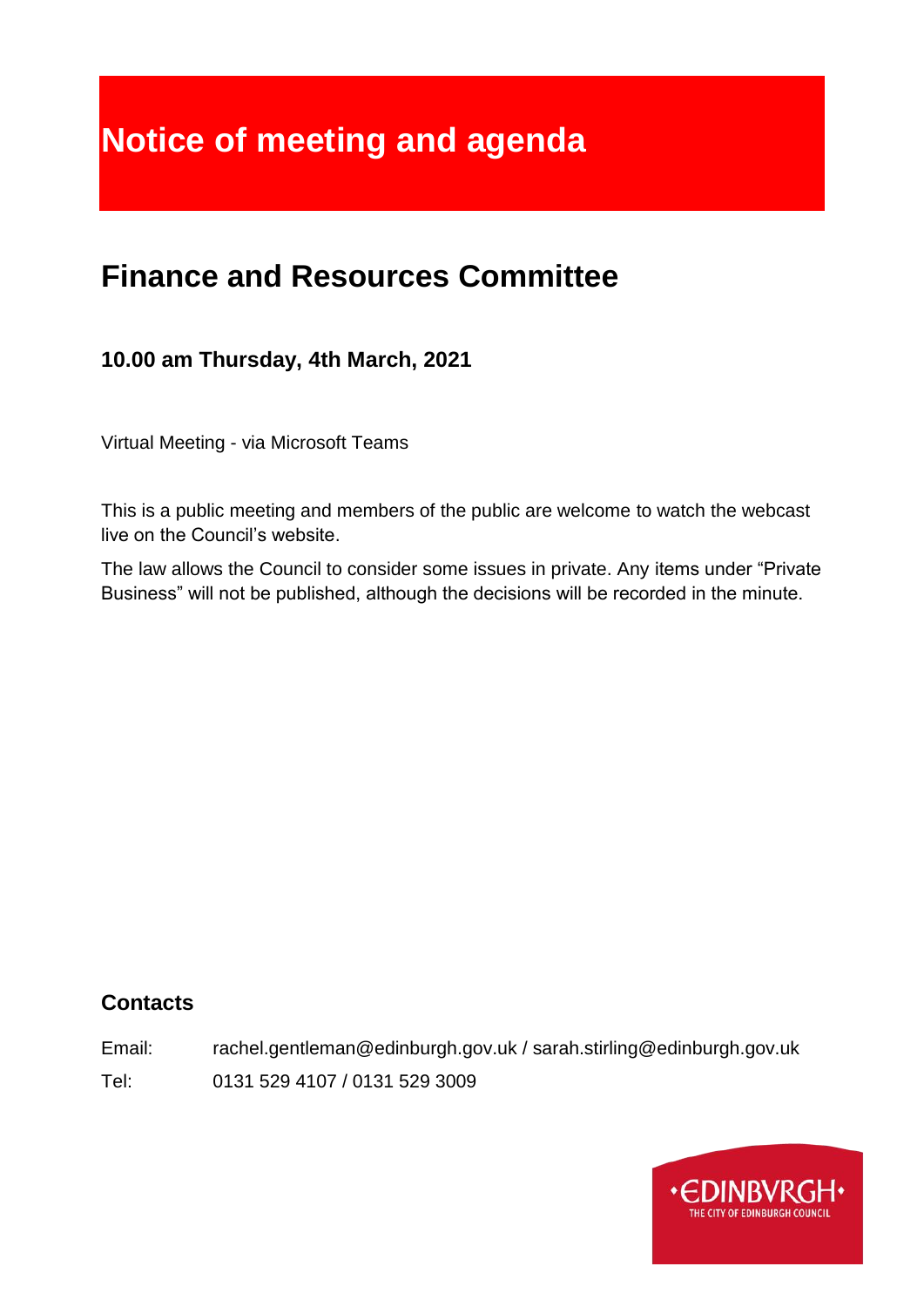# **1. Order of business**

**1.1** Including any notices of motion and any other items of business submitted as urgent for consideration at the meeting.

# **2. Declaration of interests**

**2.1** Members should declare any financial and non-financial interests they have in the items of business for consideration, identifying the relevant agenda item and the nature of their interest.

#### **3. Deputations**

**3.1** If any.

#### **4. Minutes**

| 4.1                           | Minute of the Finance and Resources Committee of 21 January<br>2021 - submitted for approval as a correct record | $9 - 22$   |  |  |  |
|-------------------------------|------------------------------------------------------------------------------------------------------------------|------------|--|--|--|
| 4.2                           | Minute of the Finance and Resources Committee of 2 February<br>2021 - submitted for approval as a correct record | $23 - 28$  |  |  |  |
|                               | <b>5. Forward Planning</b>                                                                                       |            |  |  |  |
| 5.1                           | Finance and Resources Committee Work Programme                                                                   | $29 - 36$  |  |  |  |
| 5.2                           | Finance and Resources Committee Rolling Actions Log                                                              | $37 - 42$  |  |  |  |
| <b>6. Business Bulletin</b>   |                                                                                                                  |            |  |  |  |
| 6.1                           | <b>Business Bulletin</b>                                                                                         | 43 - 46    |  |  |  |
| <b>7. Executive decisions</b> |                                                                                                                  |            |  |  |  |
| 7.1                           | Sustainable Capital Strategy 2021-31 - Annual Report - Report<br>by the Executive Director of Resources          | 47 - 74    |  |  |  |
| 7.2                           | Annual Treasury Management Strategy 2021/22 - Report by the                                                      | $75 - 106$ |  |  |  |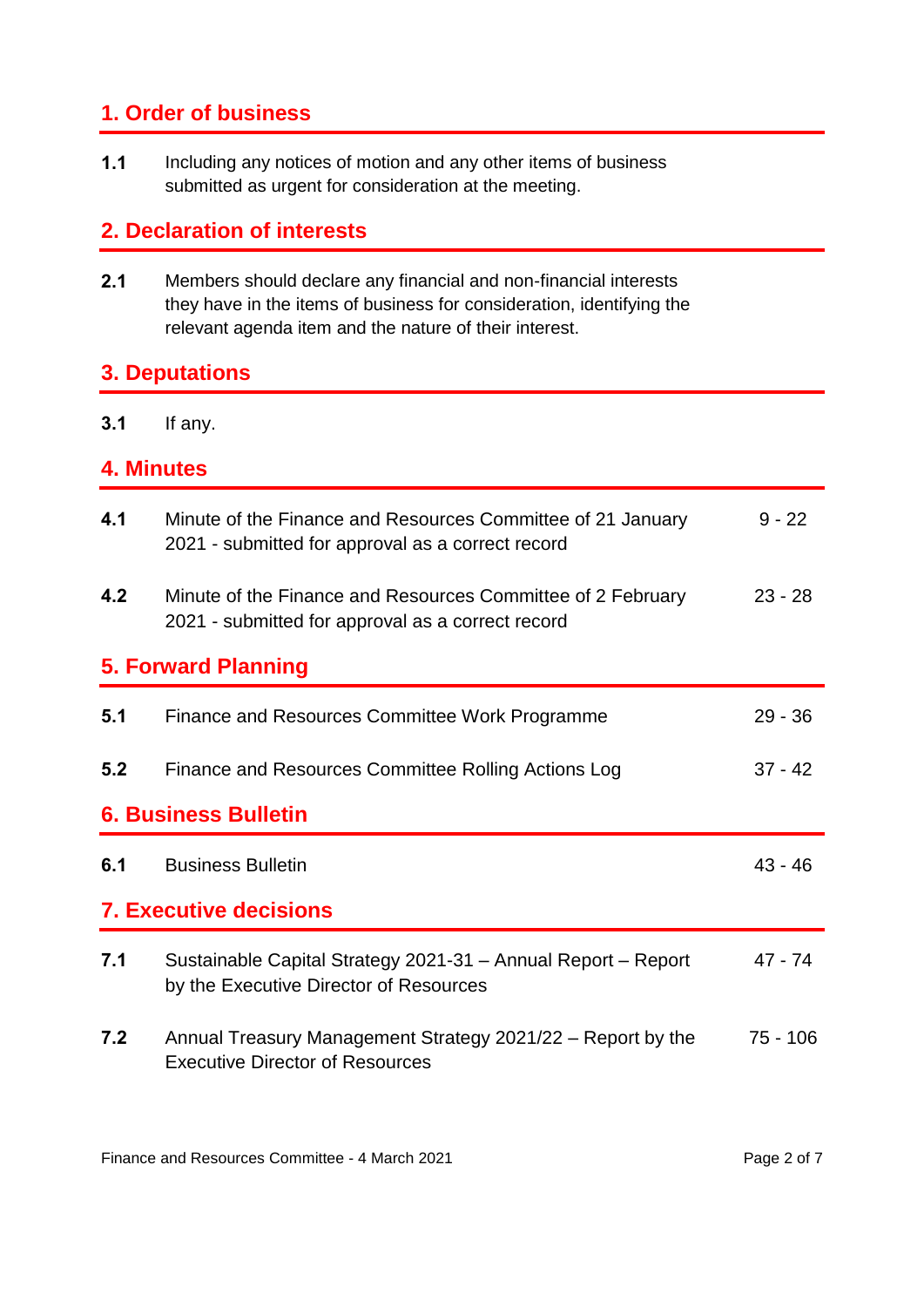| 7.3  | Revenue Budget 2020/21 and 2021/26 Budget Framework<br>Update - Report by the Executive Director of Resources                                          | $107 - 116$ |
|------|--------------------------------------------------------------------------------------------------------------------------------------------------------|-------------|
| 7.4  | Edinburgh Catering Services - Other Catering Significant Trading<br>Operation (STO) - Update - Report by the Executive Director of<br><b>Resources</b> | $117 - 122$ |
| 7.5  | Depot Strategy - Phase 2 – Report by the Executive Director of<br>Place and the Executive Director of Resources                                        | $123 - 130$ |
| 7.6  | Liberton Hospital, Edinburgh – Proposed Acquisition – Report by<br>the Executive Director of Resources and the Executive Director of<br>Place          | 131 - 136   |
| 7.7  | Workforce Dashboard – December 2020 – Report by the<br><b>Executive Director of Resources</b>                                                          | 137 - 148   |
| 7.8  | Annual Report – Debt Write-off – Report by the Executive<br><b>Director of Resources</b>                                                               | 149 - 158   |
| 7.9  | Security Service – Use of Agency Workers – Report by the<br><b>Executive Director of Resources</b>                                                     | 159 - 162   |
| 7.10 | Resources Directorate – Internal Audit Action Update – Report by<br>the Executive Director of Resources                                                | 163 - 190   |
| 7.11 | Health and Safety Performance in 2020 - Report by the<br><b>Executive Director of Resources</b>                                                        | 191 - 204   |
| 7.12 | Contract Award in Respect of 'Granton Station Refurbishment' -<br>Report by the Executive Director of Place                                            | $205 - 210$ |
| 7.13 | Award of Contract for Site Re-development Works at North<br>Cairntow Traveller Site - Report by the Executive Director of<br>Place                     | $211 - 218$ |
| 7.14 | Award of Contract for Domestic Repair and Maintenance Works<br>to Council Properties - Report by the Executive Director of Place                       | $219 - 234$ |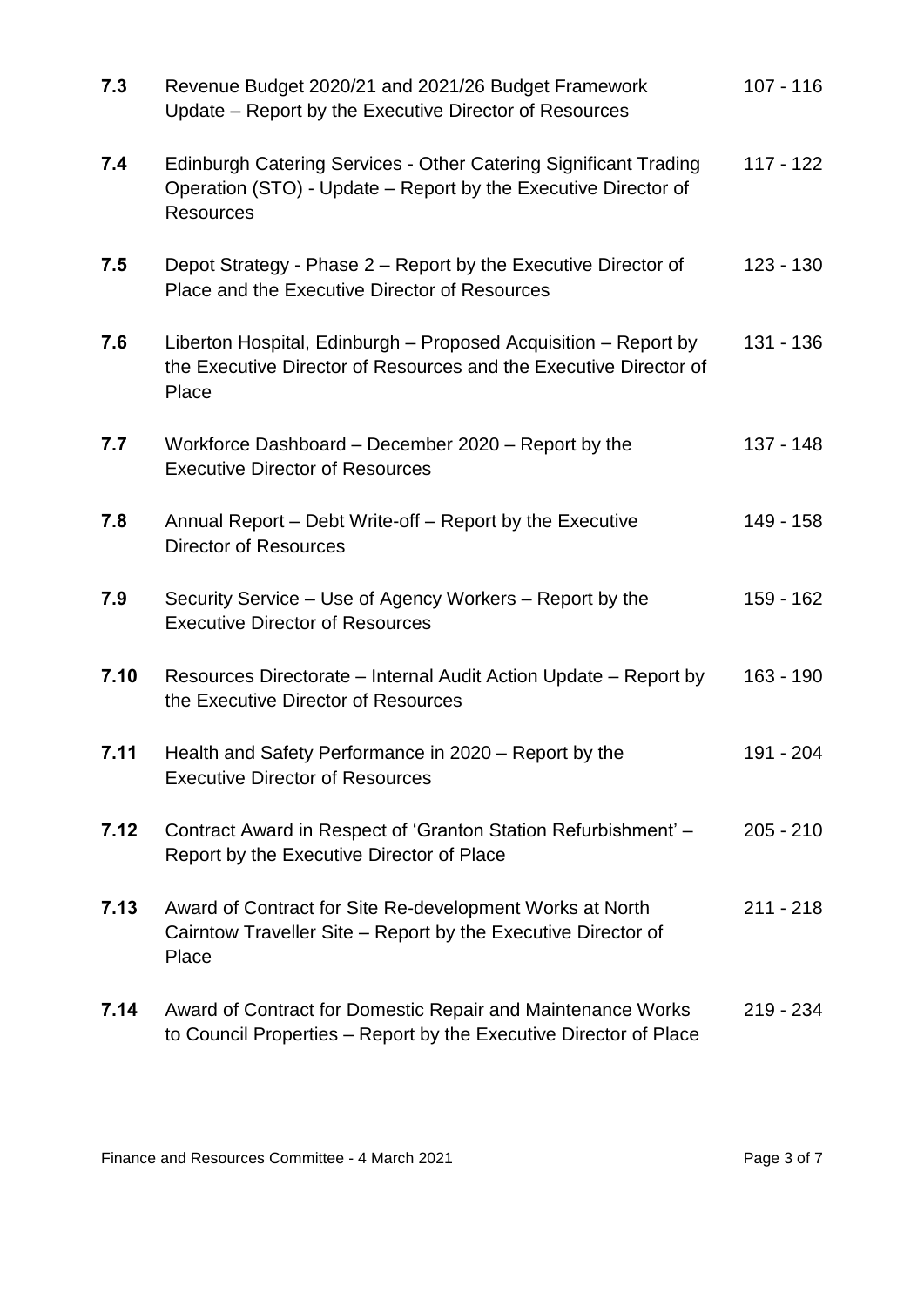| 7.15                        | Contract Award – Purchase and Refurbishment of Communal<br>Bins - Report by the Executive Director of Place                                                | $235 - 244$ |  |  |
|-----------------------------|------------------------------------------------------------------------------------------------------------------------------------------------------------|-------------|--|--|
| 7.16                        | Contracts for Provision of Engineering Services for Roads<br>Design, Structures and Flood Prevention – Report by the<br><b>Executive Director of Place</b> | $245 - 256$ |  |  |
| 7.17                        | Hire Car Fleet Review 2020-23 (CT0794) – Report by the<br><b>Executive Director of Place</b>                                                               | $257 - 262$ |  |  |
| 7.18                        | Award of Contracts for Day Opportunities Framework – Report by<br>the Chief Officer, Edinburgh Health and Social Care Partnership                          | $263 - 272$ |  |  |
| 7.19                        | Contract Extensions for Alcohol and Drugs Service Contracts -<br>Report by the Chief Officer, Edinburgh Health and Social Care<br>Partnership              | $273 - 276$ |  |  |
| 7.20                        | Contract Extension for the Edinburgh Health and Social Care<br>Partnership – Report by the Chief Officer, Edinburgh Health and<br>Social Care Partnership  | $277 - 282$ |  |  |
| 7.21                        | Waiver for Gilmerton Road Short Break Service 2021-22 - Report<br>by the Chief Executive                                                                   | $283 - 286$ |  |  |
| 7.22                        | Award of Contracts to the Edinburgh Fostering and Continuing<br>Care Framework – Report by the Chief Executive                                             | 287 - 302   |  |  |
| 7.23                        | Homelessness Services - Use of Temporary Accommodation -<br>Report by the Chief Executive                                                                  | $303 - 308$ |  |  |
| <b>8. Routine decisions</b> |                                                                                                                                                            |             |  |  |
| 8.1                         | Edinburgh Community Solar Co-operative - Battery Proposal -<br>Report by the Executive Director of Resources                                               | $309 - 314$ |  |  |
| 8.2                         | Contract Awards and Procurement Programme (Period 1 July to<br>31 December 2020) – Report by the Executive Director of<br><b>Resources</b>                 | $315 - 340$ |  |  |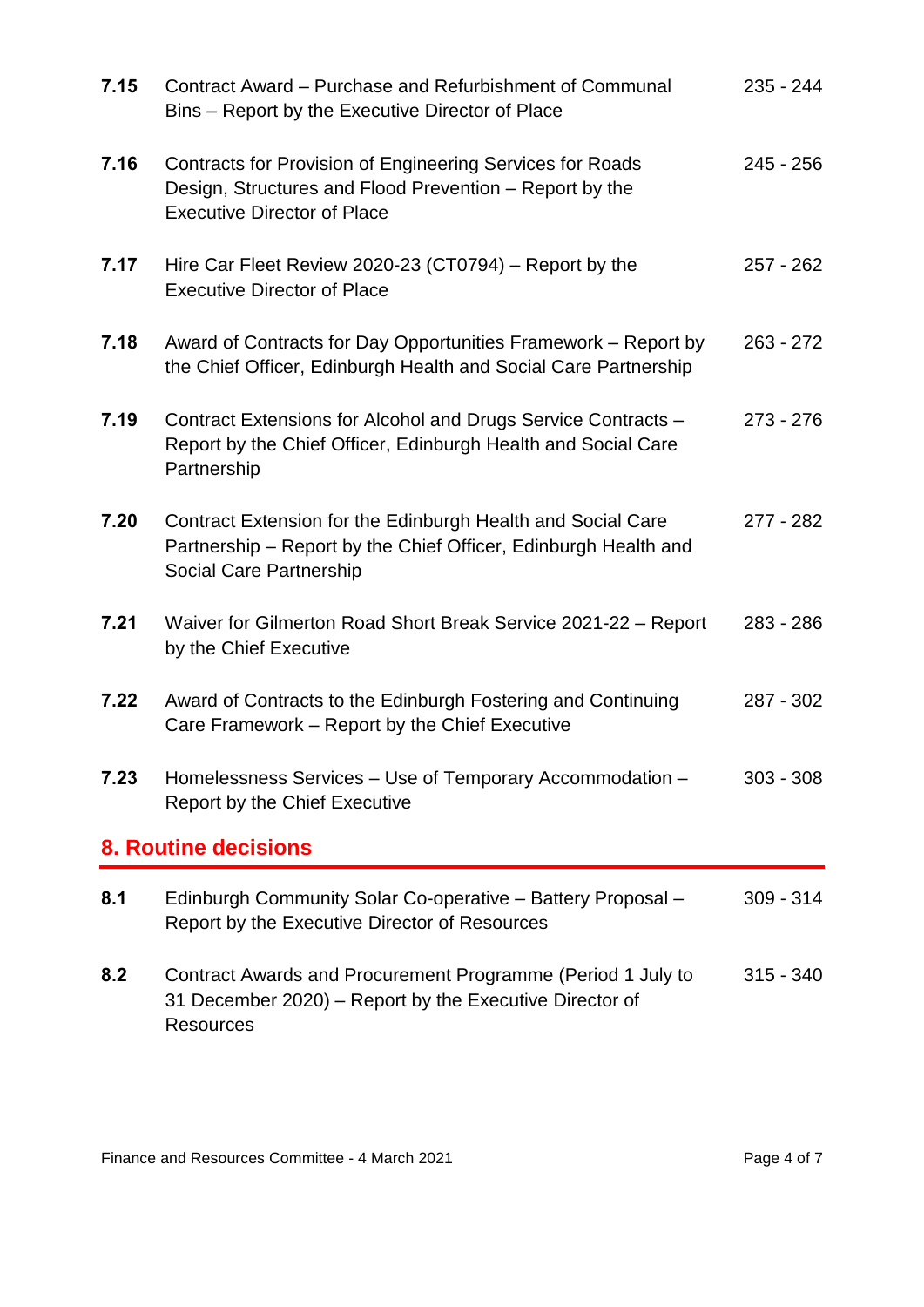| 8.3 | Contract Award Recommendation Report in Respect of Supply<br>and Distribution of Janitorial Products – Report by the Executive<br><b>Director of Resources</b> | 341 - 348   |
|-----|----------------------------------------------------------------------------------------------------------------------------------------------------------------|-------------|
| 8.4 | St Crispin's School, Watertoun Road, Edinburgh – Proposed<br>Disposal – Report by the Executive Director of Resources                                          | $349 - 354$ |
| 8.5 | Unit 3, Phase 1, Clocktower Industrial Estate, South Gyle<br>Crescent, Edinburgh – Proposed Lease Extension – Report by<br>the Executive Director of Resources | $355 - 358$ |
| 8.6 | Longstone Depot, Murrayburn – Proposed Transfer to Housing<br>Revenue Account – Report by the Executive Director of<br><b>Resources</b>                        | 359 - 362   |
| 8.7 | 65 Niddrie Mains Terrace - Proposed Lease - Report by the<br><b>Executive Director of Resources</b>                                                            | $363 - 368$ |
| 8.8 | 16 Canning Street Lane, Edinburgh - Proposed Lease Extension<br>- Report by the Executive Director of Resources                                                | 369 - 372   |
| 8.9 | 141 Lauriston Place – Proposed Lease – Report by the Executive<br><b>Director of Resources</b>                                                                 | 373 - 378   |

# **9. Motions**

**9.1** None.

# **10. Resolution to consider in private**

**10.1** The Sub-Committee, is requested under Section 50(A)(4) of the Local Government (Scotland) Act 1973, to exclude the public from the meeting for the following items of business on the grounds that they would involve the disclosure of exempt information as defined in Paragraphs 6, 8 and 9 of Part 1 of Schedule 7A of the Act.

# **11. Private Reports**

**11.1** Miscellaneous Debts – Write-Off – Report by the Executive 379 - 384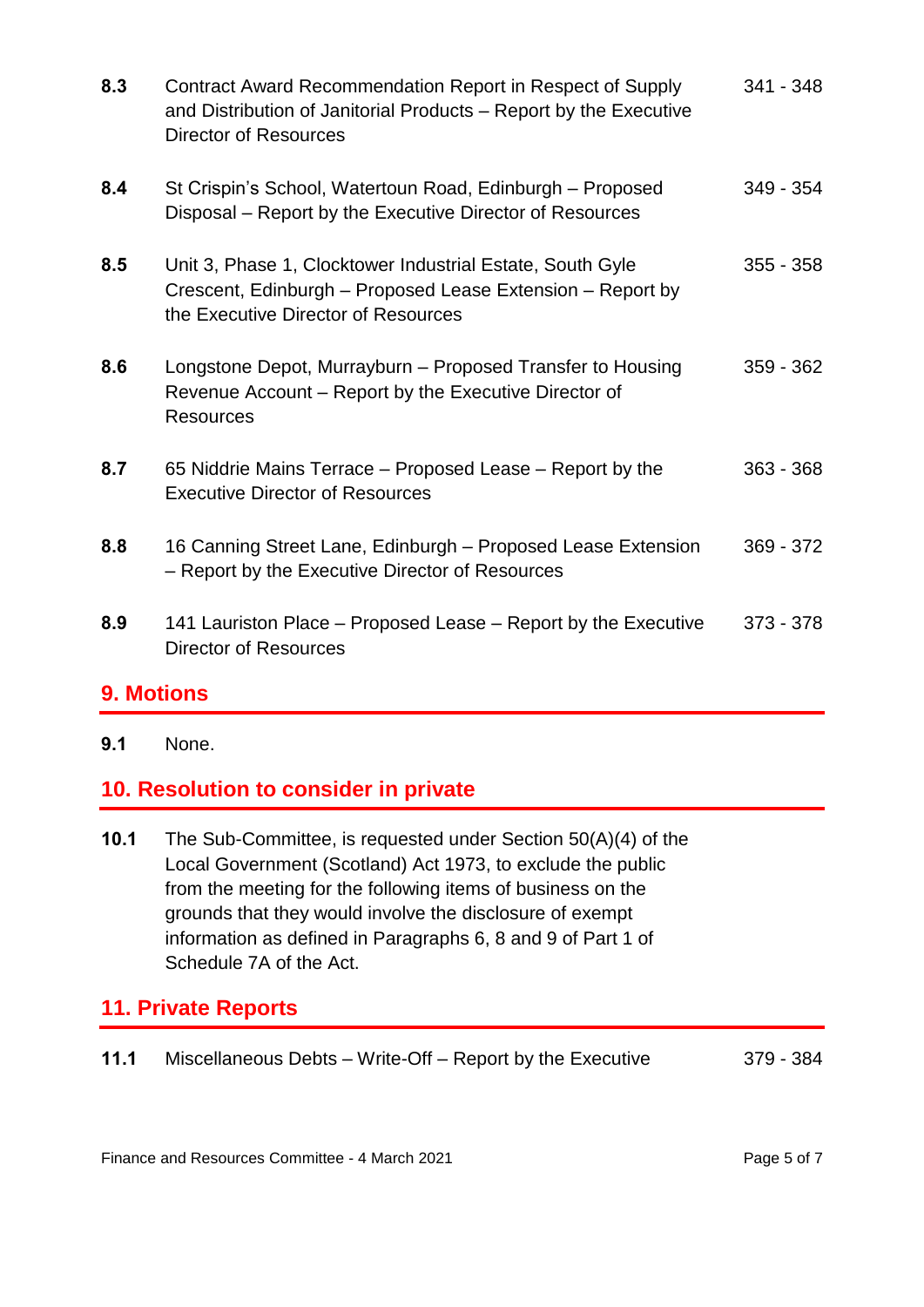Director of Resources

- **11.2** Extension of Managed Print Service Under Urgency Provisions Report by the Executive Director of Resources 385 - 390
- **11.3** Continuation of Existing Contract Arrangements Care Home Contracts – Report by the Chief Officer, Edinburgh Health and Social Care Partnership 391 - 394

#### **Andrew Kerr**

Chief Executive

#### **Committee Members**

Councillor Rob Munn (Convener), Councillor Joan Griffiths (Vice-Convener), Councillor Alasdair Rankin, Councillor Chas Booth, Councillor Graeme Bruce, Councillor Gavin Corbett, Councillor George Gordon, Councillor Graham Hutchison, Councillor Andrew Johnston, Councillor Neil Ross and Councillor Mandy Watt

#### **Information about the Finance and Resources Committee**

The Finance and Resources Committee consists of 11 Councillors and is appointed by the City of Edinburgh Council.

This meeting of the Finance and Resources Committee is being held virtually by Microsoft Teams.

#### **Further information**

If you have any questions about the agenda or meeting arrangements, please contact Rachel Gentleman or Sarah Stirling, Committee Services, City of Edinburgh Council, Business Centre 2.1, Waverley Court, 4 East Market Street, Edinburgh EH8 8BG, Tel 0131 529 4107 / 0131 529 3009, email rachel.gentleman@edinburgh.gov.uk / sarah.stirling@edinburgh.gov.uk.

The agenda, minutes and public reports for this meeting and all the main Council committees can be viewed online by going to the Council's online [Committee Library.](https://democracy.edinburgh.gov.uk/ieDocHome.aspx?bcr=1)

Live and archived webcasts for this meeting and all main Council committees can be viewed online by going to the Council's [Webcast Portal.](https://edinburgh.public-i.tv/core/portal/home)